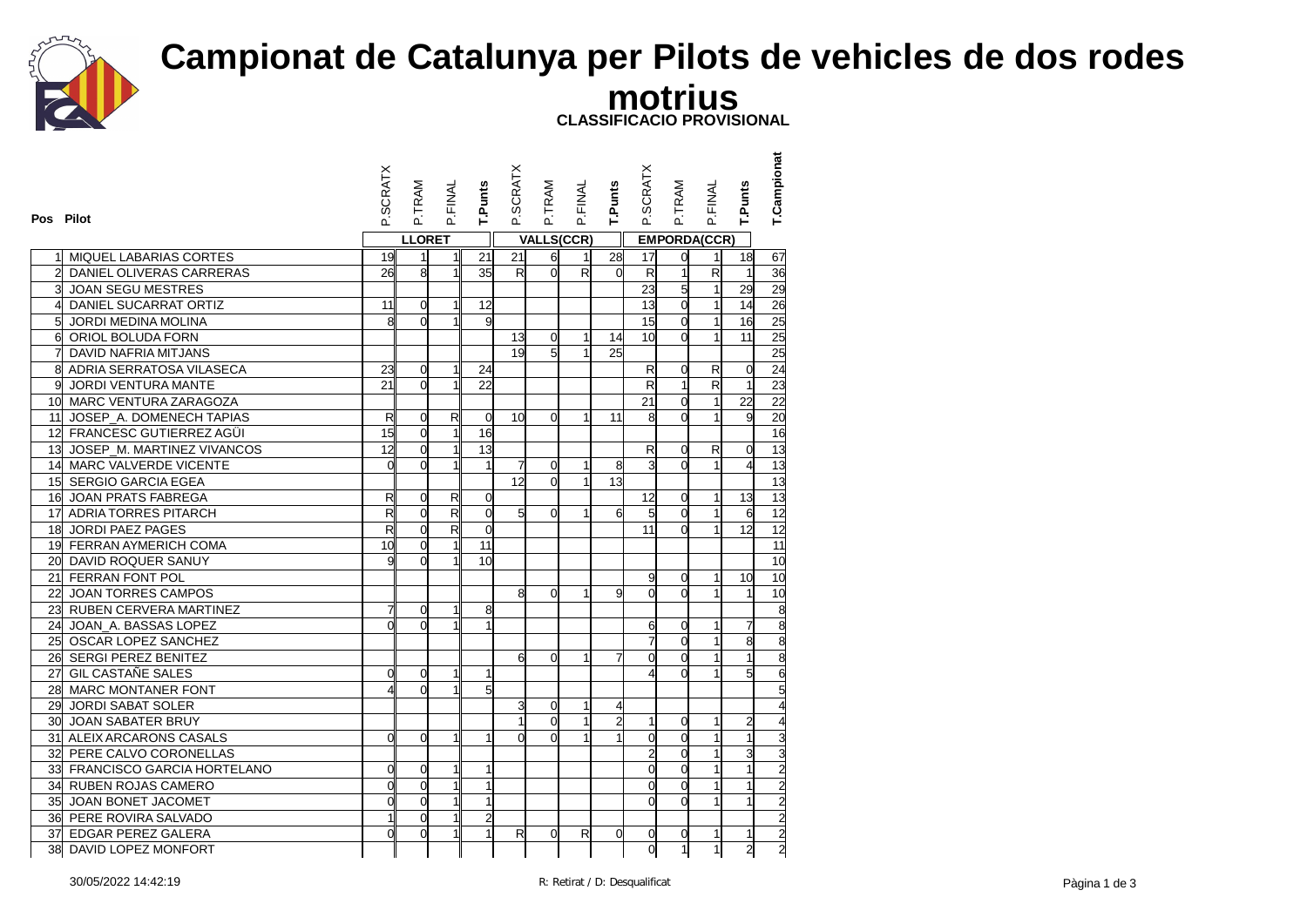

## **Campionat de Catalunya per Pilots de vehicles de dos rodes**

**motrius**

**CLASSIFICACIO PROVISIONAL**

| Pos Pilot                      | P.SCRATX       | P.TRAM         | P.FINAL | <b>T.Punts</b> | P.SCRATX       | P.TRAM         | P.FINAL           | T.Punts      | <b>P.SCRATX</b> | P.TRAM              | P.FINAL                 | T.Punts        | T.Campionat                                |
|--------------------------------|----------------|----------------|---------|----------------|----------------|----------------|-------------------|--------------|-----------------|---------------------|-------------------------|----------------|--------------------------------------------|
|                                |                | <b>LLORET</b>  |         |                |                |                | <b>VALLS(CCR)</b> |              |                 | <b>EMPORDA(CCR)</b> |                         |                |                                            |
| 39 AGUSTIN GARCIA ASENSIO      |                |                |         |                | 0              | $\mathbf 0$    | 1                 | 1            | ď               | 0                   | 1                       | $\mathbf{1}$   |                                            |
| 40 GUILLEM ORRIOLS TEIXIDOR    |                |                |         |                | $\overline{O}$ | $\Omega$       | $\mathbf{1}$      | 1            | <sub>O</sub>    | $\mathbf 0$         | $\mathbf{1}$            | $\mathbf{1}$   |                                            |
| 41 ARNAU BARTES RODRIGUEZ      |                |                |         |                | $\overline{0}$ | $\overline{0}$ | $\overline{1}$    |              | $\mathsf{d}$    | $\overline{0}$      |                         | $\mathbf{1}$   |                                            |
| 42 POL CASTELLS LORENZO        |                |                |         |                | $\overline{O}$ | $\Omega$       | $\mathbf{1}$      | 1            | $\mathbf{0}$    | $\overline{0}$      |                         | $\mathbf{1}$   |                                            |
| 43 JORDI SAN ANDRES SALVADOR   |                |                |         |                | $\overline{0}$ | $\overline{0}$ | $\mathbf{1}$      | $\mathbf{1}$ | $\Omega$        | o                   | $\mathbf{1}$            | $\mathbf{1}$   | <u>a   a   a   a   a   a   a   a   a  </u> |
| 44 BIEL GAVILAN JUBANY         |                |                |         |                | $\overline{O}$ | $\Omega$       | $\mathbf{1}$      |              | $\Omega$        | $\overline{0}$      |                         |                |                                            |
| 45 ERIC BANUS GARCIA           | $\mathsf{R}$   | $\Omega$       | R       | $\Omega$       | $\overline{O}$ | $\Omega$       | $\mathbf{1}$      | 1            | $\Omega$        | $\overline{0}$      |                         |                |                                            |
| 46 JUAN SAGUER MARTINEZ        |                |                |         |                | $\overline{O}$ | $\Omega$       | $\mathbf{1}$      |              | $\Omega$        | $\overline{0}$      |                         | $\mathbf{1}$   |                                            |
| 47 MARC PEDROSA PLANAS         |                |                |         |                | $\overline{0}$ | $\overline{0}$ | $\mathbf{1}$      |              | $\Omega$        | $\overline{0}$      |                         |                |                                            |
| 48 GERARD JULIA GUTES          |                |                |         |                | $\Omega$       | $\Omega$       |                   |              | $\Omega$        | $\Omega$            |                         |                |                                            |
| 49 GABRIEL REYES MUNTADA       | $\Omega$       | $\overline{0}$ | 1       |                |                |                |                   |              |                 |                     |                         |                |                                            |
| 50 DAVID NOGAREDA ESTIVILL     | $\mathbf{0}$   | $\overline{0}$ |         | $\mathbf{1}$   |                |                |                   |              |                 |                     |                         |                | $\overline{1}$                             |
| 51 EDUARD TUNEU ULLASTRE       | $\Omega$       | $\overline{0}$ |         | 1              |                |                |                   |              | R               | $\Omega$            | R                       | $\Omega$       | $\overline{1}$                             |
| 52 JORDI FERRES TUBERT         | $\Omega$       | $\overline{0}$ |         | 1              |                |                |                   |              |                 |                     |                         |                |                                            |
| 53 GUILLEM BRAGULAT TABERNER   | $\overline{0}$ | $\overline{0}$ |         |                |                |                |                   |              |                 |                     |                         |                | $\mathbf{1}$                               |
| 54 GUSTAVO_N. PATIÑO FERNANDEZ | $\Omega$       | $\overline{0}$ |         | 1              |                |                |                   |              |                 |                     |                         |                |                                            |
| 55 JOSEP_M. RIVAS ALVAREZ      | $\Omega$       | $\overline{0}$ |         | 1              |                |                |                   |              | $\mathsf{R}$    | 0                   | R                       | $\overline{0}$ | $\overline{1}$                             |
| 56 BORJA ESPINOLA HERNANDEZ    | $\Omega$       | $\Omega$       |         |                |                |                |                   |              | R               | $\overline{0}$      | $\overline{\mathsf{R}}$ | $\Omega$       | $\overline{1}$                             |
| 57 ALBERT ROS MENACHO          |                |                |         |                |                |                |                   |              | $\Omega$        | $\overline{0}$      | 1                       |                | $\mathbf{1}$                               |
| 58 XAVIER SOLER FERNANDEZ      |                |                |         |                | $\overline{0}$ | $\overline{0}$ | $\mathbf{1}$      | 1            | R               | $\Omega$            | R                       | $\Omega$       | $\overline{1}$                             |
| 59 ADRIAN GOMEZ MORENO         |                |                |         |                | $\overline{0}$ | $\overline{0}$ | $\mathbf{1}$      | $\mathbf{1}$ |                 |                     |                         |                | $\overline{\mathbf{1}}$                    |
| 60 JOAN CARLES SOLE VILLEGAS   |                |                |         |                | $\Omega$       | $\Omega$       |                   |              |                 |                     |                         |                |                                            |
| 61 JESUS MARTIN ALONSO         | R              | $\Omega$       | R       | $\Omega$       |                |                |                   |              | $\Omega$        | 0                   | $\mathbf{1}$            | $\mathbf{1}$   | $\overline{\mathbf{1}}$                    |
| 62 JORDI BANUS FERRER          |                |                |         |                |                |                |                   |              | $\Omega$        | $\Omega$            |                         | $\mathbf{1}$   | $\overline{1}$                             |
| 63 FRANCESC PADILLA MOLINA     |                |                |         |                |                |                |                   |              | <sub>0</sub>    | $\overline{0}$      |                         | $\mathbf{1}$   | $\overline{1}$                             |
| 64 JULIAN AGUILERA RUIZ        |                |                |         |                |                |                |                   |              | <sub>0</sub>    | $\overline{0}$      |                         |                | $\overline{1}$                             |
| 65 ROBERT ARMENGOL BRILS       |                |                |         |                | R              | $\Omega$       | $\mathsf{R}$      | $\Omega$     | $\Omega$        | $\Omega$            |                         | $\mathbf{1}$   | $\mathbf{1}$                               |
| 66 MIQUEL BRONSOMS FONTANÉ     | R              | $\overline{0}$ | R       | $\overline{0}$ |                |                |                   |              | $\mathbf{0}$    | $\overline{0}$      |                         | $\overline{1}$ | $\overline{1}$                             |
| 67 JOAN BELLMUNT CENTENO       | $\mathsf{R}$   | $\Omega$       | R       | $\Omega$       | R              | $\Omega$       | R                 | $\Omega$     | $\Omega$        | $\Omega$            |                         |                |                                            |
| 68 ORIOL FABREGAS MIRALBELL    |                |                |         |                |                |                |                   |              | $\Omega$        | $\overline{0}$      |                         |                | $\overline{\mathbf{1}}$                    |
| 69 JORDI MILLA MAY             |                |                |         |                |                |                |                   |              | $\Omega$        | $\Omega$            |                         |                | $\mathbf{1}$                               |
| 70 JORDI CARALT CANALS         |                |                |         |                | $\overline{0}$ | $\Omega$       | $\mathbf{1}$      | 1            |                 |                     |                         |                | $\overline{1}$                             |
| 71 JOSEP SURROCA BASSAS        |                |                |         |                |                |                |                   |              | $\Omega$        | $\Omega$            |                         |                |                                            |
| 72 DAVID MORGADAS PALAU        |                |                |         |                | 0              | $\Omega$       | 1                 | 1            |                 |                     |                         |                | $\mathbf{1}$                               |
| 73 MÀRIUS ROMEU CIFUENTES      |                |                |         |                | $\Omega$       | $\Omega$       | $\mathbf{1}$      |              |                 |                     |                         |                | 1                                          |
| 74 FELIPE REGO GRANDIO         |                |                |         |                |                |                |                   |              | $\Omega$        | $\overline{0}$      | 1                       | 1              | $\overline{1}$                             |
| 75 ERNEST PINA ROVIRA          |                |                |         |                | $\overline{0}$ | $\mathbf 0$    | $\mathbf{1}$      | 1            |                 |                     |                         |                | $\overline{1}$                             |
| 76 RENE WAARE                  |                |                |         |                | d              | $\overline{0}$ | $\overline{1}$    | $\mathbf{1}$ |                 |                     |                         |                | $\mathbf{1}$                               |